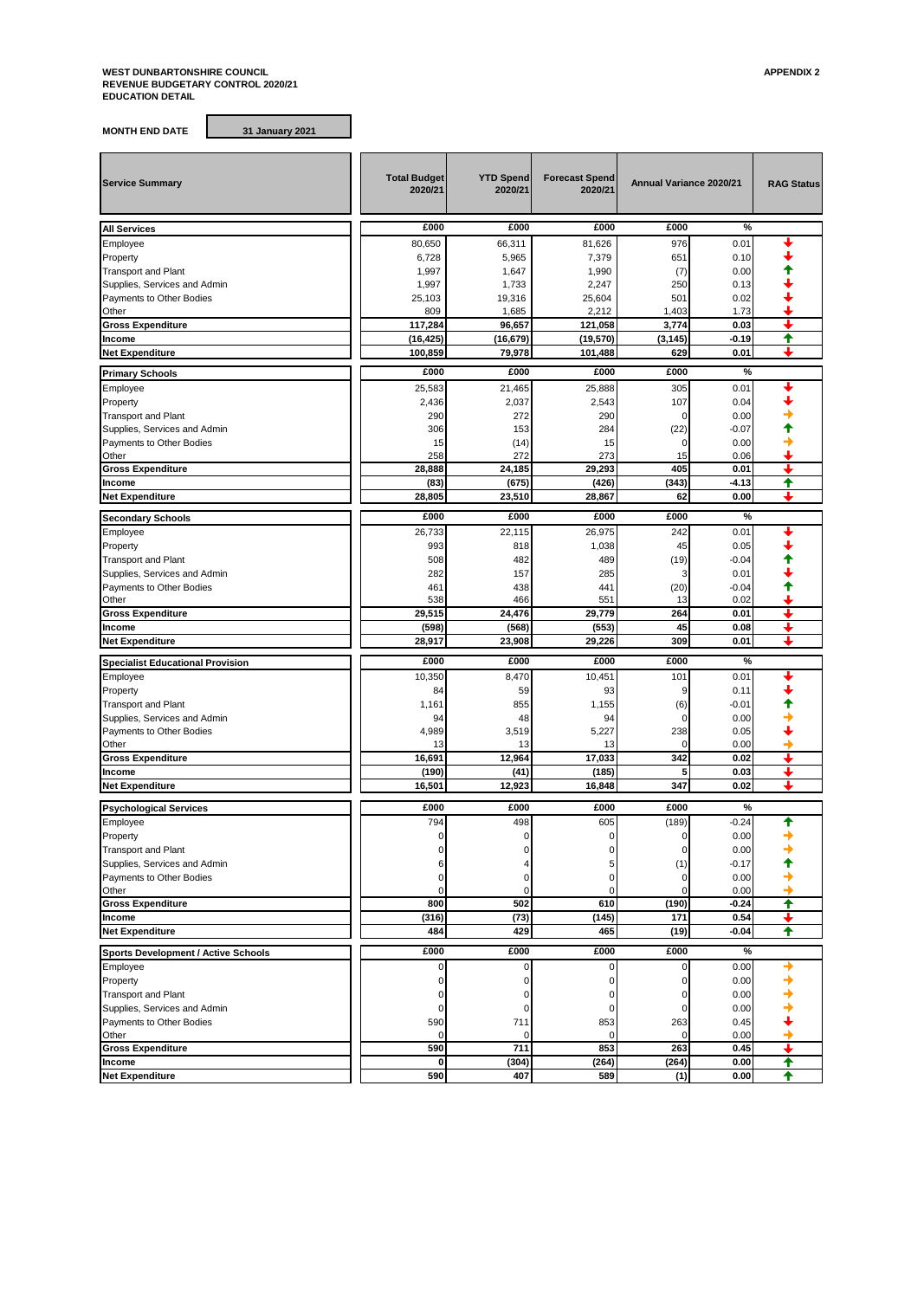## **WEST DUNBARTONSHIRE COUNCIL APPENDIX 2 REVENUE BUDGETARY CONTROL 2020/21 EDUCATION DETAIL**

**MONTH END DATE 31 January 2021**

| <b>Service Summary</b>                                   | <b>Total Budget</b><br>2020/21 | <b>YTD Spend</b><br>2020/21 | <b>Forecast Spend</b><br>2020/21 | Annual Variance 2020/21 |               | <b>RAG Status</b> |
|----------------------------------------------------------|--------------------------------|-----------------------------|----------------------------------|-------------------------|---------------|-------------------|
| <b>Early Education</b>                                   | £000                           | £000                        | £000                             | £000                    | %             |                   |
| Employee                                                 | 13,944                         | 8,547                       | 13,854                           | (90)                    | $-0.01$       |                   |
| Property                                                 | 158                            | 83                          | 167                              | 9                       | 0.06          |                   |
| <b>Transport and Plant</b>                               | 4                              |                             | 5                                | 1                       | 0.25          |                   |
| Supplies, Services and Admin                             | 1,179                          | 585                         | 1,127                            | (52)                    | $-0.04$       |                   |
| Payments to Other Bodies                                 | 2,900                          | 2,391                       | 2,967                            | 67                      | 0.02          |                   |
| Other                                                    | 0                              | $\mathbf 0$                 | ŋ                                | 0                       | 0.00          |                   |
| <b>Gross Expenditure</b>                                 | 18,185                         | 11,607                      | 18,120                           | (65)                    | 0.00          | ♠                 |
| Income                                                   | (9,990)                        | (9, 571)                    | (10, 025)                        | (35)                    | 0.00          | ✦                 |
| <b>Net Expenditure</b>                                   | 8,195                          | 2,036                       | 8,095                            | (100)                   | -0.01         | ♠                 |
| <b>PPP</b>                                               | £000                           | £000                        | £000                             | £000                    | %             |                   |
|                                                          |                                | $\Omega$                    |                                  | $\mathbf 0$             |               |                   |
| Employee                                                 | 0                              |                             | 0                                |                         | 0.00          |                   |
| Property                                                 | 3,053                          | 2,680                       | 3,128                            | 75                      | 0.02          |                   |
| <b>Transport and Plant</b>                               | $\Omega$<br>$\Omega$           | $\Omega$                    | 0<br>O                           | 0                       | 0.00          |                   |
| Supplies, Services and Admin                             |                                |                             |                                  | 0                       | 0.00          |                   |
| Payments to Other Bodies                                 | 12,142                         | 11,854                      | 12,108                           | (34)                    | 0.00          |                   |
| Other                                                    | $\Omega$<br>15,195             | $\Omega$<br>14,534          | O<br>15,236                      | $\mathbf 0$<br>41       | 0.00          | ı                 |
| <b>Gross Expenditure</b>                                 | (705)                          | $\mathbf 0$                 | (742)                            |                         | 0.00          | ✦                 |
| Income<br><b>Net Expenditure</b>                         | 14,490                         | 14,534                      | 14,494                           | (37)<br>4               | -0.05<br>0.00 | L                 |
|                                                          |                                |                             |                                  |                         |               |                   |
| <b>Curriculum for Excellence</b>                         | £000                           | £000                        | £000                             | £000                    | %             |                   |
| Employee                                                 | $\mathbf 0$                    | $\mathbf 0$                 | 0                                | $\mathbf 0$             | 0.00          |                   |
| Property                                                 | $\mathbf 0$                    | $\Omega$                    | 0                                | 0                       | 0.00          |                   |
| <b>Transport and Plant</b>                               | 2                              | $\mathbf 0$                 | 0                                | (2)                     | $-1.00$       |                   |
| Supplies, Services and Admin                             | 40                             | 6                           | 6                                | (34)                    | $-0.85$       |                   |
| Payments to Other Bodies                                 | 19                             | 66                          | 66                               | 47                      | 2.47          |                   |
| Other                                                    | $\mathbf 0$                    | $\mathbf 0$                 | $\mathbf 0$                      | $\mathbf 0$             | 0.00          |                   |
| <b>Gross Expenditure</b>                                 | 61                             | 72                          | 72                               | 11                      | 0.18          |                   |
| Income                                                   | 0                              | (2)                         | (2)                              | (2)                     | 0.00          | ✦                 |
| <b>Net Expenditure</b>                                   | 61                             | 70                          | 70                               | 9                       | 0.15          |                   |
| <b>Central Admin</b>                                     | £000                           | £000                        | £000                             | £000                    | %             |                   |
| Employee                                                 | 111                            | 93                          | 112                              | 1                       | 0.01          |                   |
| Property                                                 | 4                              | 259                         | 409                              | 405                     | 101.25        |                   |
| <b>Transport and Plant</b>                               | 0                              | $\mathbf 0$                 | 0                                | $\mathbf 0$             | 0.00          |                   |
| Supplies, Services and Admin                             | 41                             | 237                         | 243                              | 202                     | 4.93          |                   |
| Payments to Other Bodies                                 | 84                             | 115                         | 115                              | 31                      | 0.37          |                   |
| Other                                                    | $\mathbf 0$                    | 934                         | 1,375                            | 1,375                   | 0.00          |                   |
| <b>Gross Expenditure</b>                                 | 240                            | 1,638                       | 2,254                            | 2,014                   | 8.39          | ┹                 |
| Income                                                   | (56)                           | (1, 442)                    | (2,034)                          | (1,978)                 | $-35.32$      | ✦                 |
| <b>Net Expenditure</b>                                   | 184                            | 196                         | 220                              | 36                      | 0.20          | ┸                 |
|                                                          |                                |                             |                                  |                         |               |                   |
| <b>Workforce CPD</b>                                     | £000                           | £000                        | £000                             | £000                    | %             |                   |
| Employee                                                 | 281                            | 194                         | 242                              | (39)                    | $-0.14$       | ↑                 |
| Property                                                 | $\mathbf 0$                    | $\mathbf 0$                 | 0                                | 0                       | 0.00          |                   |
| <b>Transport and Plant</b>                               | 0                              |                             | 0                                | 0                       | 0.00          |                   |
| Supplies, Services and Admin                             | 19                             |                             | 14                               | (5)                     | $-0.26$       |                   |
| Payments to Other Bodies                                 | 13                             | $\overline{2}$              | 5                                | (8)                     | $-0.62$       |                   |
| Other                                                    | $\mathbf 0$                    | $\mathbf 0$                 | 0                                |                         | 0.00          | →                 |
| <b>Gross Expenditure</b>                                 | 313                            | 197                         | 261                              | (52)                    | $-0.17$       | $\blacklozenge$   |
| Income                                                   | (3)                            | $\bf{0}$                    | 0                                | 3                       | 1.00          | ┹                 |
| <b>Net Expenditure</b>                                   |                                |                             |                                  |                         |               | ✦                 |
|                                                          | 310                            | 197                         | 261                              | (49)                    | $-0.16$       |                   |
| Performance & Improvement                                | £000                           | £000                        | £000                             | £000                    | $\%$          |                   |
| Employee                                                 | 499                            | 412                         | 503                              | 4                       | 0.01          |                   |
|                                                          | 0                              | $\mathbf 0$                 | 0                                | 0                       |               |                   |
| Property<br><b>Transport and Plant</b>                   | 0                              |                             |                                  |                         | 0.00<br>0.00  |                   |
|                                                          | 0                              | 0                           | 0                                | 0                       | 0.00          |                   |
| Supplies, Services and Admin<br>Payments to Other Bodies | 0                              | $\mathbf 0$                 | 0                                | 0                       | 0.00          |                   |
| Other                                                    | $\mathbf 0$                    | $\mathbf 0$                 | 0                                | 0                       | 0.00          |                   |
| <b>Gross Expenditure</b>                                 | 499                            | 413                         | 504                              | 5                       | 0.01          | +                 |
| Income                                                   | (51)                           | (35)                        | (35)                             | 16                      | 0.31          |                   |